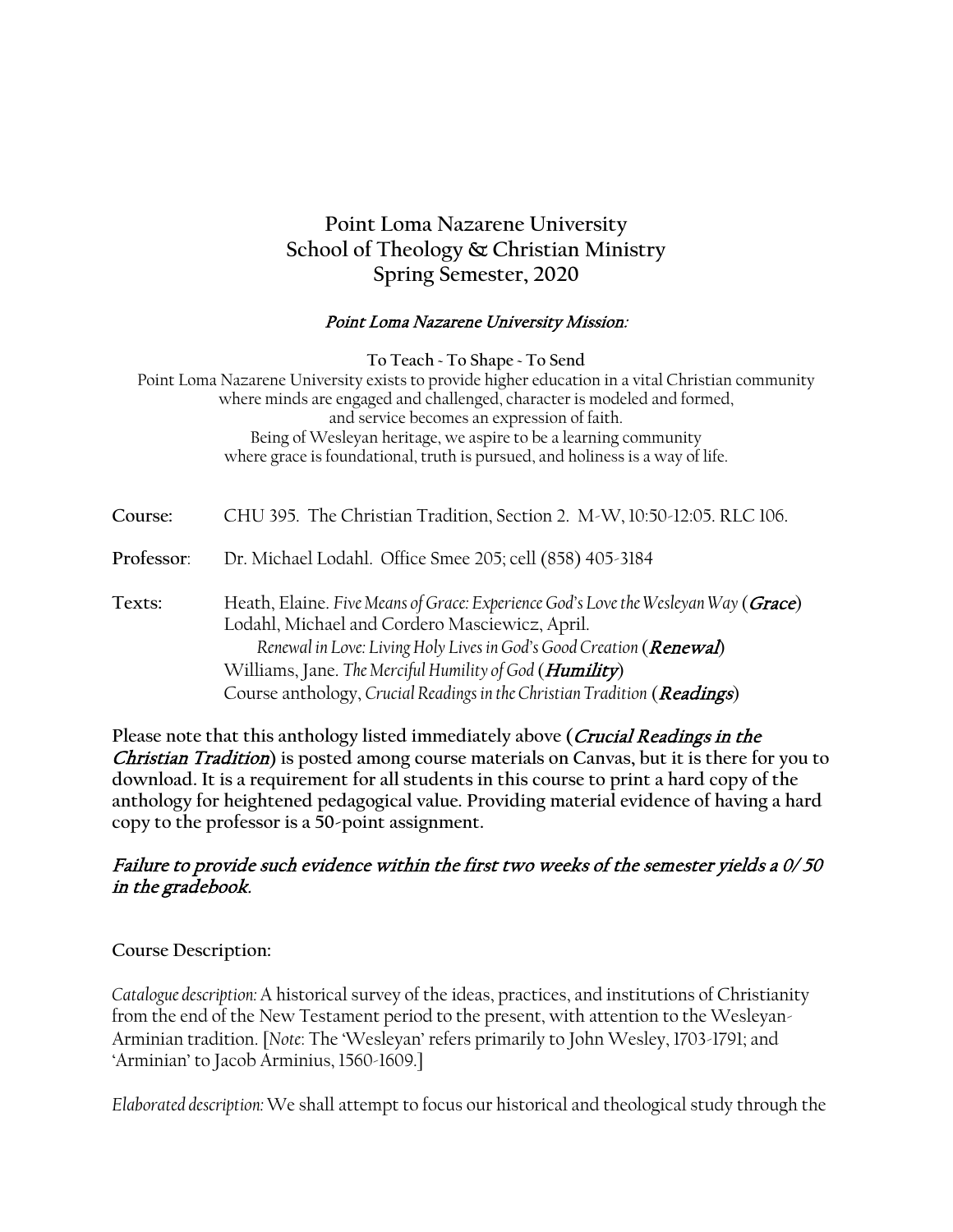lens of the doctrine of *creation*, including the creation of human beings in God's image – and what this teaching implies about human responsibility in, and for, God's creation*.* This means that we shall attempt to keep ever before us the following question: What have selected Christian leaders down through the 21 centuries of Christian faith *believed*, and *written*, about **the material world as God's creation**? We will especially examine the doctrines of **the incarnation of the Word** and **the resurrection of the body** in connection with the doctrine of creation. Further, we shall attempt to discern what practical difference(s) such beliefs and claims have made upon those people's lives: what have they *done* in response to, and in light of, their convictions about the world as God's good, but fallen, creation?

Such questions as these demand that special attention be given to *Christology*, or the doctrine of Christ. This means that we shall attempt to keep ever before us the following question: What have selected key people during the 21 centuries of Christian faith *believed, thought*, and *said*, about Jesus of Nazareth as the Christ (or Messiah, the Anointed One of God)? Further, we shall attempt to discern what practical difference(s) such convictions have made upon those people's lives: what have they *done* in response to, and in light of, their faith in Jesus Christ? Most particularly, how have Christians thought about, and acted within, God's creation – the world in which we live and upon which we depend – in the light of Jesus Christ, God's incarnate Son?

*Point Loma Nazarene University provides a foundational course of study in the liberal arts informed by the life, ministry, crucifixion and resurrection of Jesus Christ.*

*In keeping with the Wesleyan tradition, the curriculum equips students with a broad range of knowledge and skills within and across disciplines to enrich major study, lifelong learning, and vocational service that we might become Christ-like participants in the world's diverse societies and cultures.*

**Course Learning Outcomes.** *Upon successful completion of this course, you will have***:**

- 1) demonstrated increasing understanding of Christian Scripture and tradition, both through engagement with classic literary sources and through participation in a variety of Christian worship settings;
- 2) demonstrated the ability to describe the critical issues in the historical development of Christian tradition, particularly in regards to *Christology*, or the doctrine of Christ;
- 3) demonstrated the ability to describe the characteristic features of Arminian-Wesleyan theology, particularly in its development within Reformation debates and concerns;
- 4) examined the deep connections between central Christian convictions and ethical living, particularly as formulated and taught in the Wesleyan theological tradition, and considered especially in relationship to our growing ecological crisis;
- 5) grown in appreciation for the importance of active participation in Christian congregational life in its liturgical diversity; and
- 6) demonstrated a growing excellence in the discipline of effective writing, particularly as related to biblical, religious and theological literacy.

**Course Requirements:**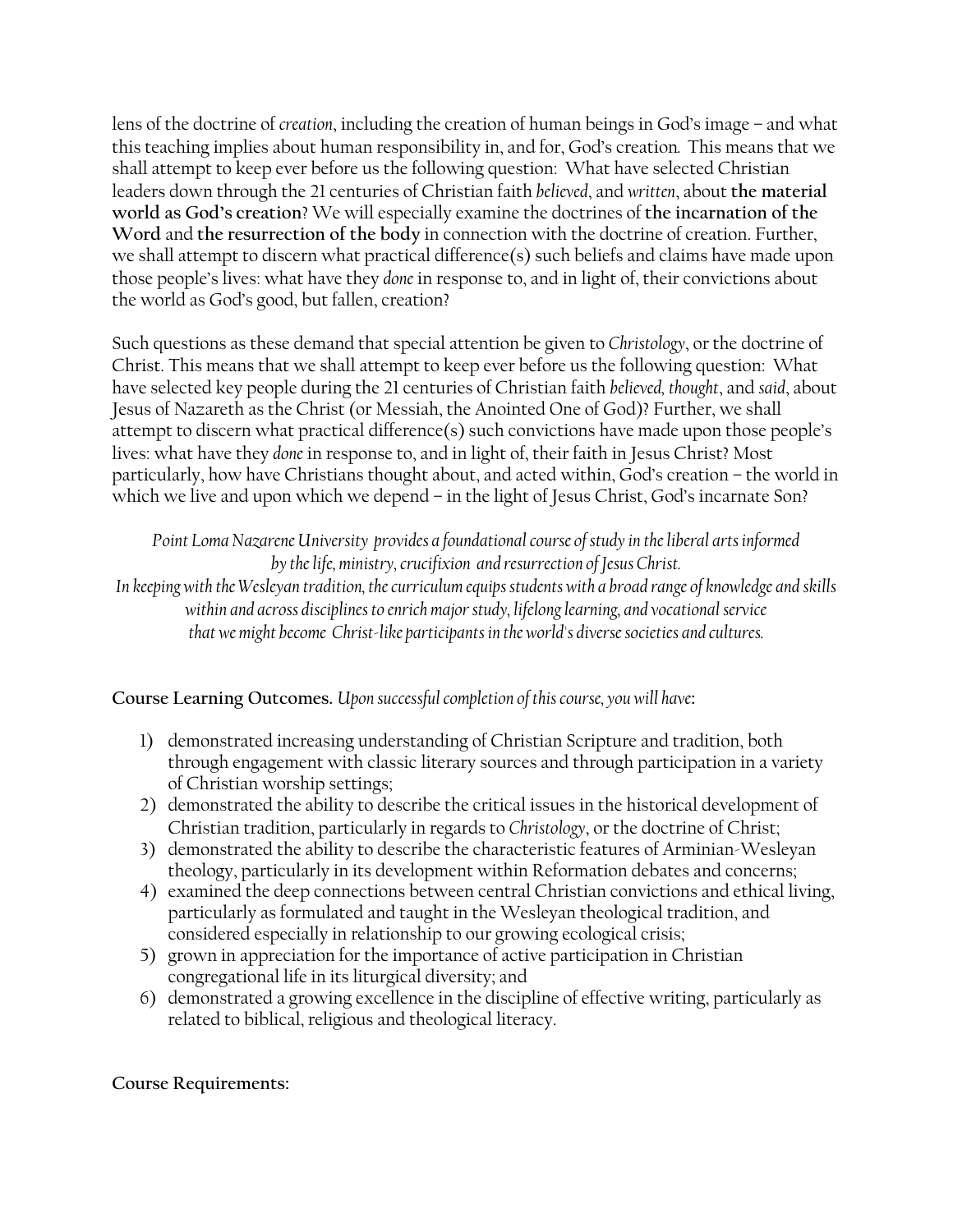1) Consistent class attendance and participation (CLO 1). Generally, attendance at any given class session is worth five attendance / participation points (out of five possible). Each absence is scored as 0/5 for that day and *after four absences the student is eligible to be dropped from the course roll.* I take this very seriously; I trust that you will too.

2) Careful and disciplined reading of assigned texts for each class session. *Actually doing the daily reading is absolutely your responsibility*. This will be evaluated essentially by the quality of discussion/interaction which you are able to contribute to the life of the class, **and by occasional unannounced quizzes** whose scores will be entered in the attendance / participation category – such quizzes will address the day's assigned reading and / or the main points of the previous lecture or lectures (CLO 1, 2).

**3)** A "semester writing project" (CLO 6) which can take *any* one *of the three following forms*, **A, B**  or **C,** *although in light of* CLO 1 and CLO 5 *the preferred option should be* A. *For students with heavy Sunday responsibilities and commitments (beyond the art of sleeping in), however,* Option A *may be quite difficult (though probably not impossible) and either* B *or* C *may be more reasonable*:

- **A) Three "field trip" visits to worship services of one congregation from** each **of the three groups listed below.** In response to each of your visits, you will write a brief (but no less than two pages, double-spaced) paper in which you offer your own observations of the worship service; **for example**, write what you noted about the congregation itself, the style and content of the worship, the use of Scripture or other printed texts, *what is* **said about (or to) Christ**, what role art and architecture seem to play in this congregation's life and worship, the behavior and sermon of the minister, priest or worship leader, etc. You are strongly encouraged also to note what is said (if anything) in Scripture readings, hymns, or the sermon about the natural world or **environment.** This paper **should not** be simply a summary of the sermon, though of course attention should be given to this. It is equally important to take note, theologically, of what is taught through the worship songs or hymns, Scripture readings, etc. These papers can (but need not) build on one another in terms of comparison / contrast, and are due as listed in course calendar. **You must include a photograph of the church bulletin (or some other corroborating document) from the service you attended, upon which you should have your handwritten notes from the service along with your signature.** (CLO 1, 2, 4)
- Please note that for this assignment you are required to visit churches from three distinct 'groups'; anyone who ignores this aspect of the assignment will receive drastically reduced credit **(50 points subtracted from the 100-point assignment)** for a church visit. (CLO 5)
- Please note also that in these papers, your professor is most interested in what you observe **theologically**—and even more specifically, **what is either directly stated or implied about the world as God's creation,** in the particular service you attend. **Most of your energies and attention should focus on what is said or implied about God as Creator, or about the world as God's creation, in the Scripture reading(s), choruses or hymns that are sung, and the sermon itself (CLO4). Please do not**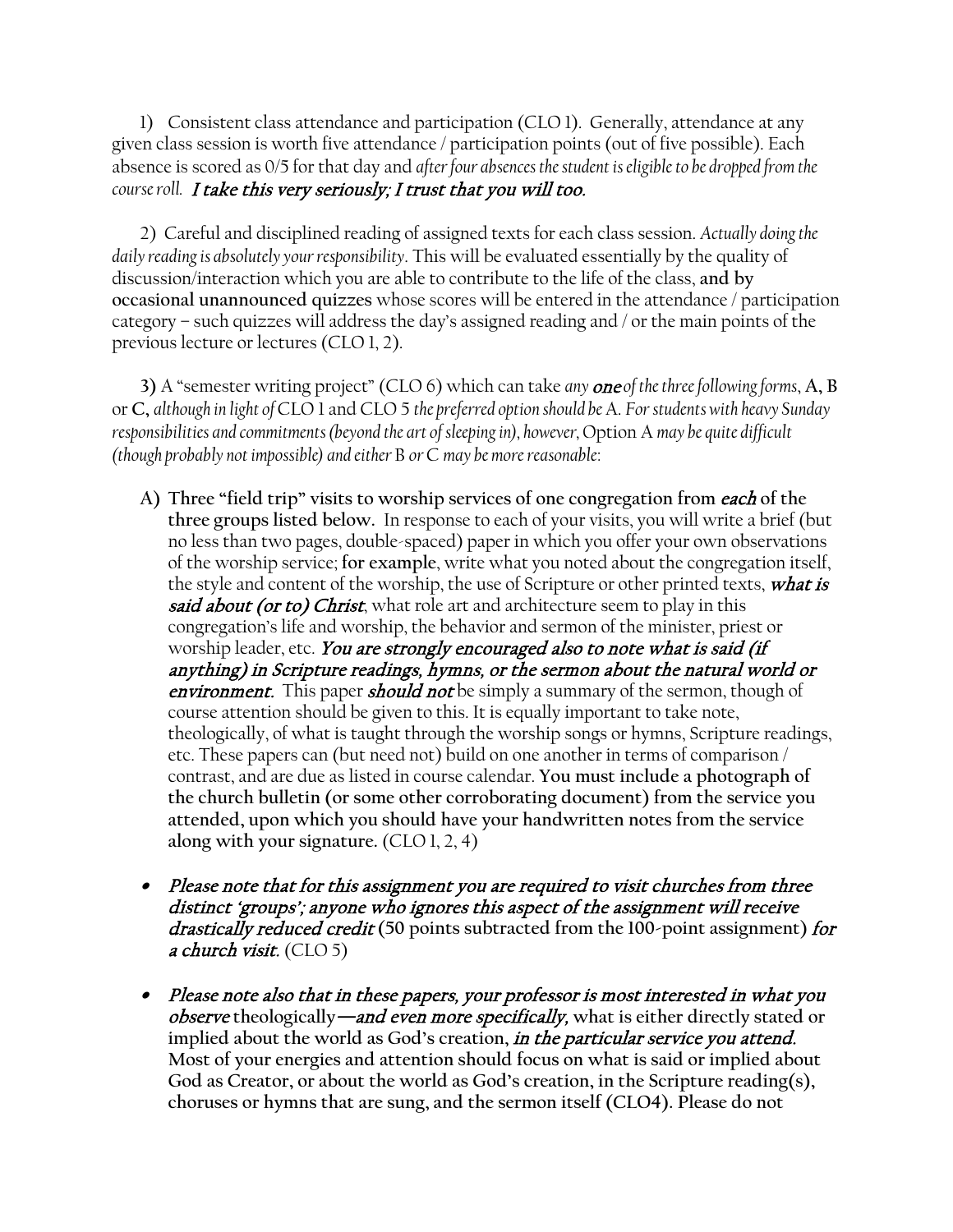**generalize; be specific in describing what you heard** theologically **in the worship service.** You will be evaluated closely in regards to this criterion. **It is certainly encouraged, though, that you have fun with these papers and find a way to make your professor smile. © (Good writing always helps! See CLO 6 and follow closely the wisdom to be gained from the 'Writing Tips' assignment early in the course.)** 

**Congregational worship visit possibilities – please keep in mind that you must select one church from each of the three groups for Writing Assignment option A:**

Group I: **Roman Catholic, Orthodox (Greek, Russian, Coptic, Armenian, etc.), Anglican, Episcopal.**

Group 2: **Presbyterian, Lutheran, United Methodist, African Methodist Episcopal, United Church of Christ, Congregational Church, Christian Church (Disciples), Church of Jesus Christ, Scientist (Christian Science),** American **Baptist, Community of Christ (formerly Reorganized Latter-day Saints).**

Group 3**:** Southern **Baptist,** General **Baptist, Friends, Seventh-day Adventist, Church of God in Christ, Christian Reformed, Assemblies of God, Nazarene, Salvation Army, Free Methodist, Wesleyan Methodist, Foursquare, charismatic, Pentecostal, Calvary Chapel, non-denominational congregations, Messianic synagogues, Jehovah's Witnesses (Kingdom Hall), Latter-day Saints (Mormon).**

**\*There may be possibilities other than these listed; however, please check with your professor before visiting a church congregation not listed above. In order to gain the richest experience from this assignment, you are strongly encouraged** not **to count a worship service in your own "home" tradition or denomination as one of your three visits. Although you may arrange your visits in any order you wish, it might be most useful to your educational process to follow the order of Groups 1-2-3 as outlined above.**

**\*If you choose Christian Science as your Group 2 visit or LDS as your Group 3 visit, I highly recommend you read the materials from Mary Baker Eddy (for Christian Science) or Joseph Smith (for Latter-Day Saints) at the end of the anthology as background / preparation for your visit.**

**I reiterate that this first 'church visit' option for the semester writing project is the most preferable; however, the following two options are offered particularly to those for whom church visits are difficult or impractical especially given other Sunday responsibilities. Hence, a second 'semester writing project' possibility is:**

**B) A 6-8 page response / reflection paper on any one of the following books:**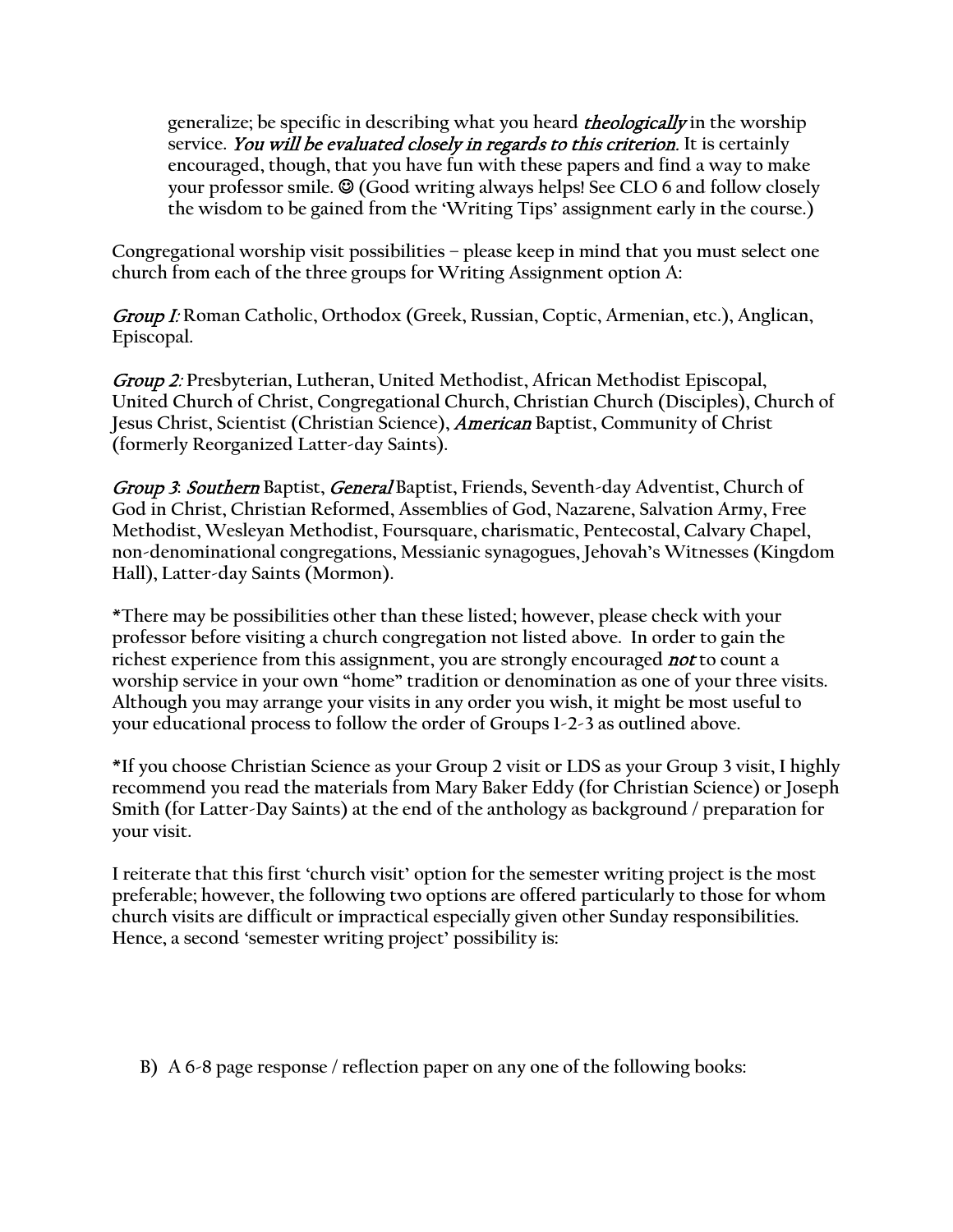**Elizabeth Johnson,** Consider Jesus: Waves of Renewal in Christology **Elizabeth Johnson,** Women, Earth and Creator Spirit **Terence Fretheim,** Creation Untamed: The Bible, God, and Natural Disasters **Michael Lodahl,** Praying with Jesus: Mediations on the Prayer Jesus Taught His Disciples **Thomas Oord and Michael Lodahl,** Relational Holiness **Daniel Taylor,** The Myth of Certainty John Walton, *The Lost World of Genesis One: Ancient Cosmology and the Origins Debate* **John Wesley,** A Plain Account of Christian Perfection

## OR, as a third option for the semester writing project,

C) **A 6-8 page research paper on a topic of your choosing that is relevant to this course, and is approved by your professor. This paper, regardless of topic, will require your consulting / reading from a minimum of six outside sources (not including class text or the Bible) and a minimum of 150 pages read from those sources. You will document the pages read from each of your outside sources as part of your bibliography or works cited page.** Failure to do so will result in immediate reduction of paper grade **(subtraction of 15 points from 100-point assignment)**.

**The due date for options B and C are listed in the course calendar. Please note that the same grade reductions will hold for these writing options:** a paper turned in later than classtime on the same day will be reduced by 5 points (out of 100), and each day thereafter that the paper is late will reduce the grade by  $\bar{7}$  points per day.

Note: If you choose option 1) of the three semester writing project possibilities, you *must* **turn in the first church visit response paper on the due date below or you will receive** no more than half credit **for that particular writing assignment. All other writing assignments that are turned in late will receive the grade reduction detailed earlier.**

**Important Points Regarding Your Writing for this Class:**

- Please keep in mind that grammar, spelling and punctuation all play a critical role in your professor's evaluation of all your papers **(CLO 6). Please avail yourselves of the services of a competent, trustworthy proofreader or the university's tutorial center.**
- **To help you in the endeavor of writing a good paper for this class and other classes, please take seriously the additional handout ('Writing Tips') from the professor regarding common errors in student writing. Peruse this document carefully; you shall be held responsible for its contents in your professor's reading of** all **of your assigned papers.**
- **No papers will be accepted after the date of the final day of classes (prior to finals week).** Do not waste your breath or my time by asking for extra credit opportunities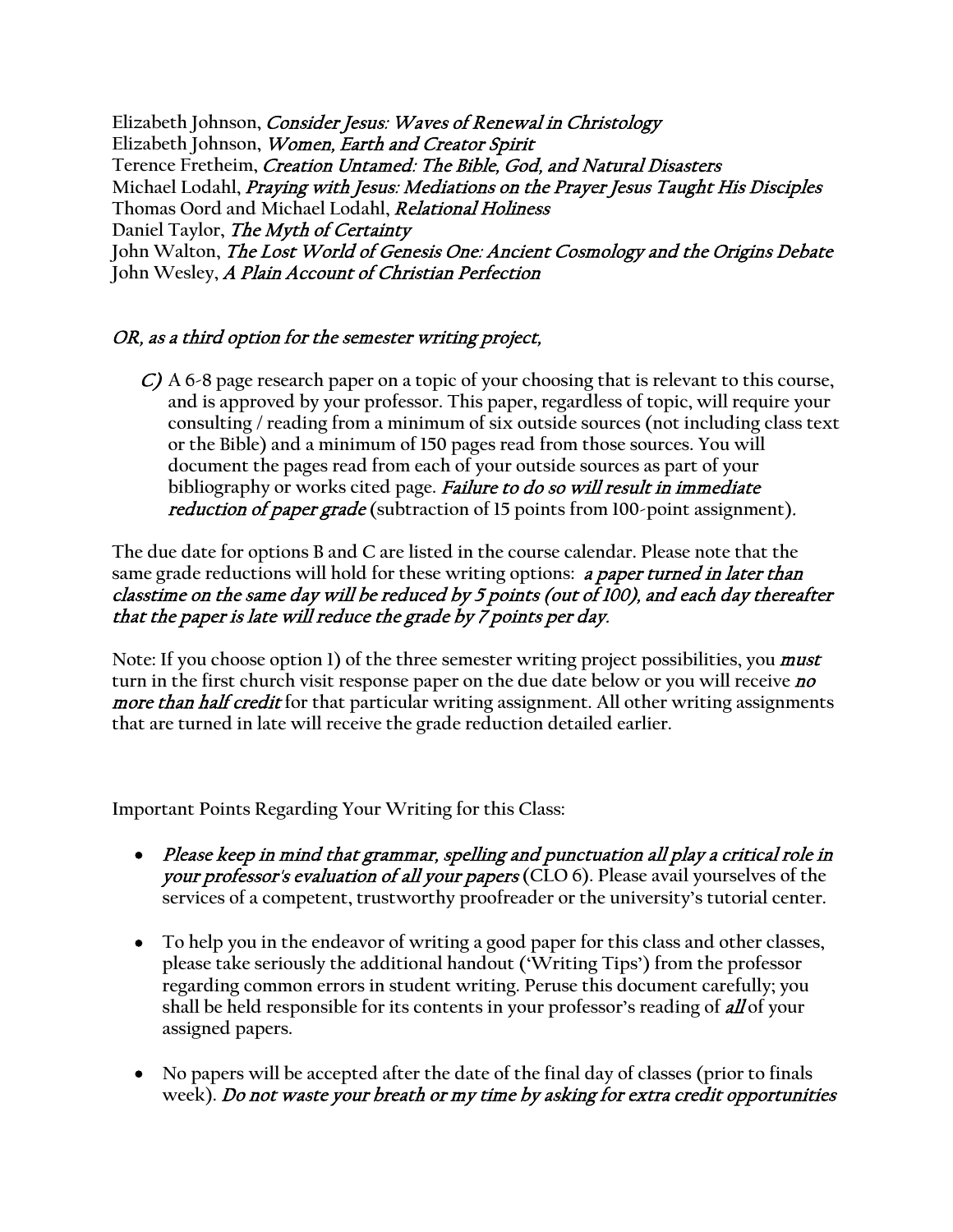## beyond that point.

• **The PLNU School of Theology and Christian Ministry is committed to the full equality and dignity of all people. Recognizing that human beings have often used language in ways that imply the exclusion or inferiority of women and other marginalized peoples, the department strongly urges students, faculty and staff to avoid sexist and racist language in public discourse, in classroom discussions and especially in their writings.**

**5) Two exams, to be taken as scheduled on course calendar. These exams will be objective in nature (multiple choice) and will draw significantly from the daily lecture materials and class handouts.** The final examination will be cumulative.

**Final Grade w**ill be determined on the basis of:

- a) the two exams (20% on mid-term, 27% on the final);
- b) the semester writing project (the three congregational worship visits and response papers are 11% each, while the other two possible projects are 33%); and
- c) attendance, quizzes and participation (20%).

|  |  | 94-100, A; 90-93, A-; 87-89, B+; 83-86, B; 80-82, B-; 77-79, C+; |                                                                   |
|--|--|------------------------------------------------------------------|-------------------------------------------------------------------|
|  |  |                                                                  | 73-76, C; 70-72, C-; 67-69, D+; 60-66, D; 56-59, D-; below 56, F. |

#### **PLNU Copyright Policy:**

Point Loma Nazarene University, as a non-profit educational institution, is entitled by law to use materials protected by the US Copyright Act for classroom education. Any use of those materials outside the class may violate the law.

#### **PLNU Academic Honesty Policy:**

Students should demonstrate academic honesty by doing original work and by giving appropriate credit to the ideas of others. Academic *dis*honesty is the act of presenting information, ideas, or concepts as one's own when in reality they are the results of another person's efforts. A faculty member who believes a situation involving academic dishonesty has been detected may assign a failing grade for that assignment or examination, or, depending on the seriousness of the offense, for the course. Faculty should follow and students may appeal using the procedure in the university Catalog. See [Academic Policies](http://catalog.pointloma.edu/content.php?catoid=18&navoid=1278) for definitions of kinds of academic dishonesty and for further policy information.

#### **PLNU Academic Accommodations Policy:**

If you have a diagnosed disability, please contact PLNU's Disability Resource Center (DRC) within the first two weeks of class to demonstrate need and to register for accommodation by phone at 619-849-2486 or by e-mail a[t DRC@pointloma.edu.](mailto:DRC@pointloma.edu) See [Disability Resource Center](http://www.pointloma.edu/experience/offices/administrative-offices/academic-advising-office/disability-resource-center) for additional information.

#### **PLNU Attendance and Participation Policy:**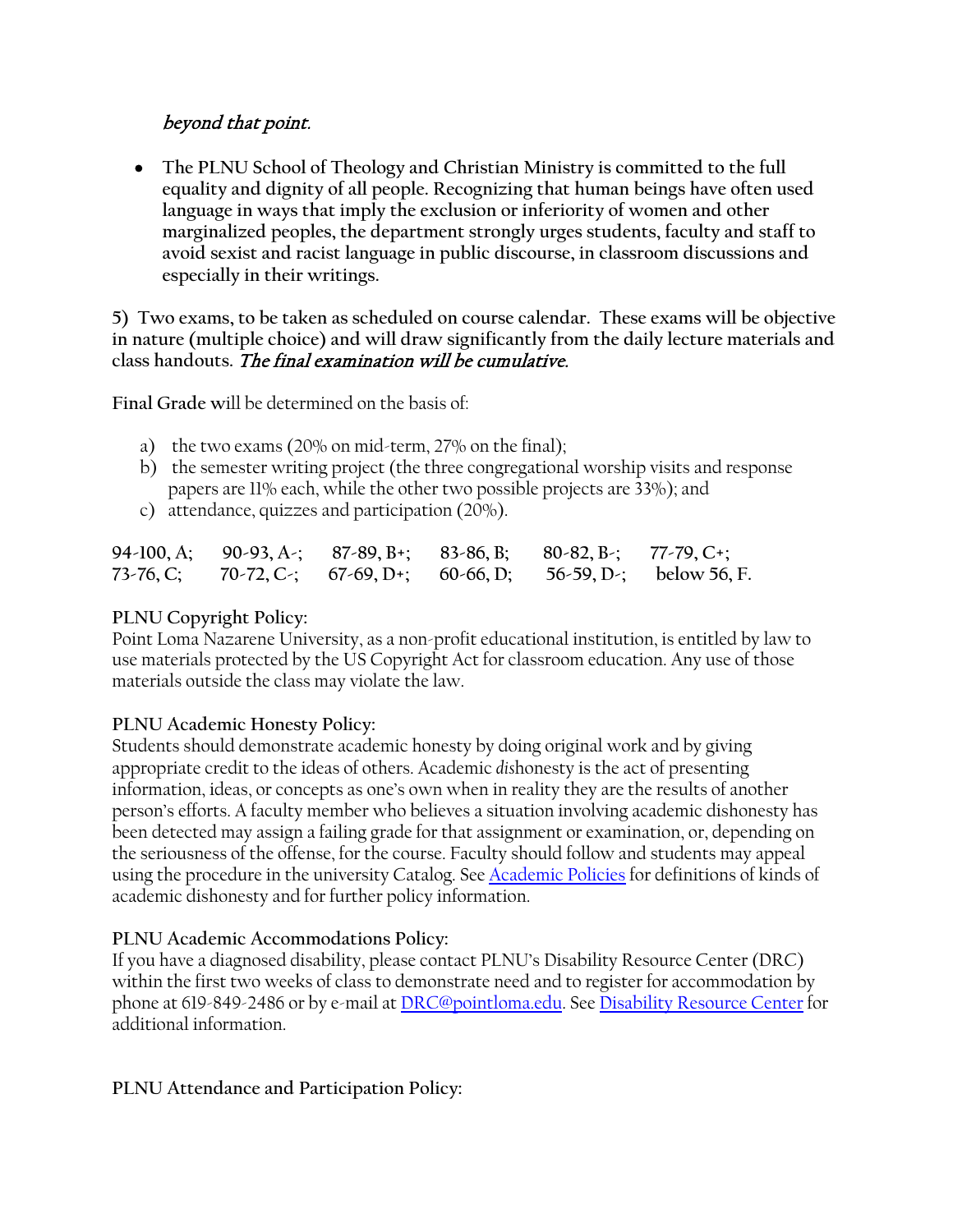Regular and punctual attendance at all classes is considered essential to optimum academic achievement. If the student is absent from more than 10 percent of class meetings (please note that in summer school, this means two days' worth of classes!), the faculty member can file a written report which may result in de-enrollment. If the absences exceed 20 percent (our four day's worth of classes), the student may be de-enrolled without notice until the university drop date or, after that date, receive the appropriate grade for their work and participation. See [Academic Policies](http://catalog.pointloma.edu/content.php?catoid=18&navoid=1278) in the Undergraduate Academic Catalog.

#### **Semester Academic Work Policy:**

Please note that when the semester ends, so do all opportunities to work to improve your grade. No last-minute or after-the-fact appeals for extra credit will be even briefly considered.

#### **Please Note the Following:**

- I generally do offer a number of extra-credit assignments. I do not do these just for the sake of giving students a chance to earn extra points. I do it when I find opportunities for student learning that are relevant to this course. Because I know your time is valuable and you are faced with many choices and pressures concerning your schedule, I offer extracredit as a stimulus for student attendance and participation for relevant events**.** For every extra-credit opportunity, what is required is your attendance of the event, and a summary / reflection / response paper of two to three pages. **All extra-credit points are applied to the "quizzes and participation" category** (see above).
- While all students are expected to meet the minimum academic standards for completion of this course as established by the instructor, students with disabilities may require academic accommodations. At Point Loma Nazarene University, students requesting academic accommodations must file documentation with the Disability Resource Center (DRC), located in the Bond Academic Center. Once the student files documentation, the Disability Resource Center will contact the student's instructors and provide written recommendations for reasonable and appropriate accommodations to meet the individual needs of the student. This policy assists the university in its commitment to full compliance with Section 504 of the Rehabilitation Act of 1973, the Americans with Disabilities (ADA) Act of 1990, and ADA Amendments Act of 2008, all of which prohibit discrimination against students with disabilities and guarantees all qualified students equal access to and benefits of PLNU programs and activities.
- Academic dishonesty will not be tolerated. Please consult the school catalog under the heading of Academic Honesty to learn the professor's intended policy regarding student dishonesty regarding academic work. It would be a bare minimum that any student caught cheating or plagiarizing will receive a score of zero for the assignment in question; it is also within the professor's rights simply to fail the student for the course.

**Course Calendar**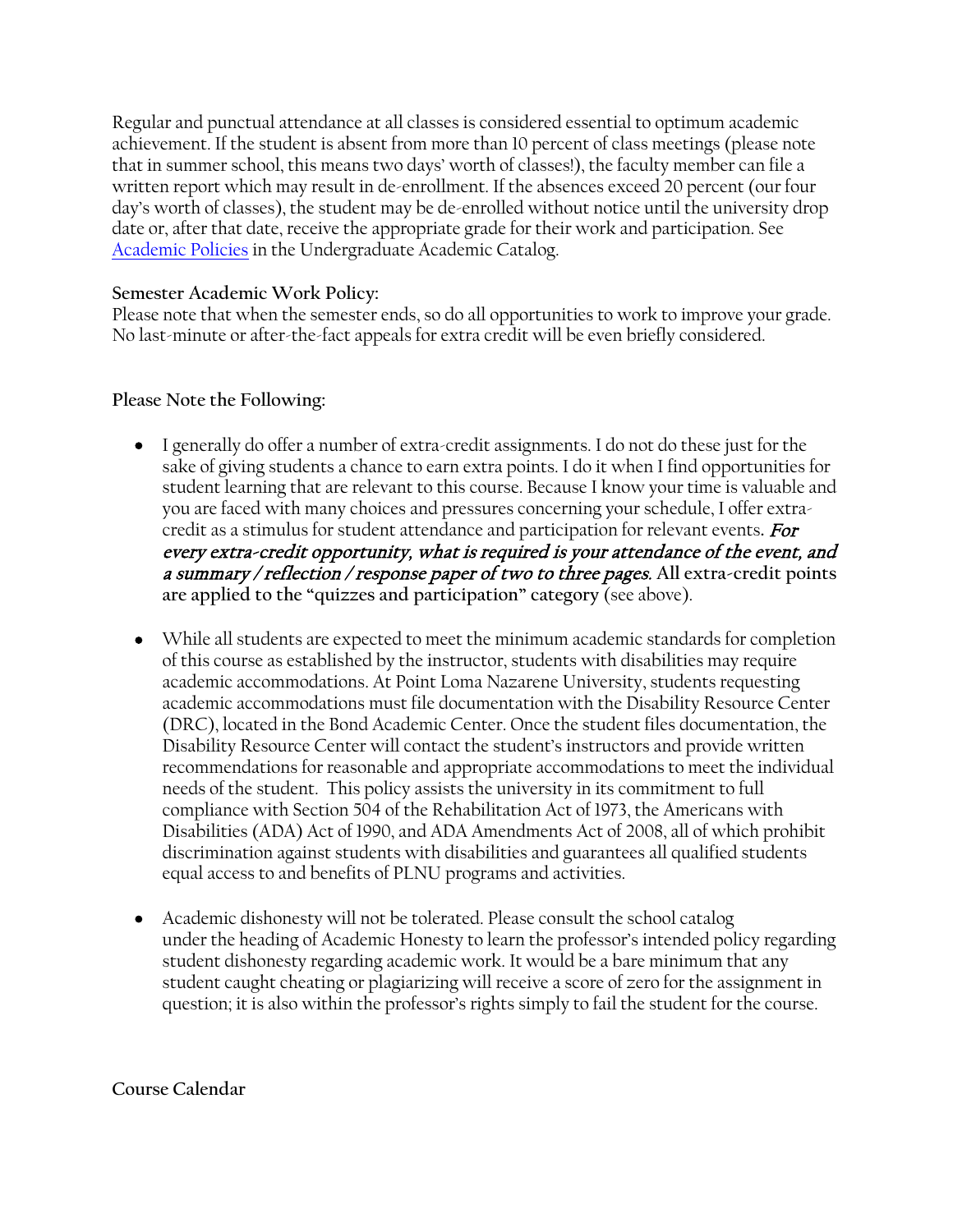## **January**

14 – Introduction to the course. Topic: *Jesus's question: "Who do you say that I am?"*

15 – *Renewal* Chapter 1; *Readings* pp. 3-4. Topic: *Humanity Created (and Renewed) in the Image of God.*

22 – *Renewal* Chapter 2 (pages 35-44); John 1:1-18. Topic: *Jesus Christ, the Word, Image, and 'Very Being' of God*

27 – *Readings* 5-14(excerpts from Gospel of Thomas, the *Didache*, and Ignatius of Antioch). Topic: *The Incarnate Word vs. Gnostic Christologies*

29 – *Renewal,* 69-80, *Readings 14-20.* Topic: *Irenaeus, Recapitulation and the Battle against Heresies*

## **February**

3 – *Readings* 20-33 (excerpts from Justin Martyr, Clement of Alexandria, Tertullian and Origen)

## Topic: *Faith in Christ and Philosophical Reasoning* **\***First worship visit response paper due at beginning of classtime.

5 – *Renewal*, Chapter 3. Topic: *Reason's Intersection with Reading Scripture.*

10 – *Readings* 33-36 (excerpts from Arius and Athanasius) Topic: *The Christological Debate at the Council of Nicea*

*Big extra-credit opportunities this week with the Wiley Lectures in Theology Series. This year our lecturer is PLNU alumnus Brent Strawn, an Old Testament scholar at Duke University Divinity School You are encouraged to attend as many of these lectures and events as your schedule permits. Extra credit assignments always involve, in addition to attendance, a summary / reflection / response paper, 2 – 2 ½ pages in length, for each lecture you attend. There is a maximum possibility of 25 points for each lecture or event.*

*Extra credit opportunities on Wednesday 11-11:50 a.m., and again at 1:30 – 2:20 p.m., Crill Auditorium* 

12 – Class attendance (*15 points today*) at Brent Strawn's Wiley lecture. Sign the sign-in sheet. *Because you get attendance points, the extra-credit paper in this case is worth 15 (for a total of 30 attendanceparticipation points).*

*Extra-credit opportunity on Thursday morning: Brent Strawn, 9:30-10:20, Crill Auditorium.*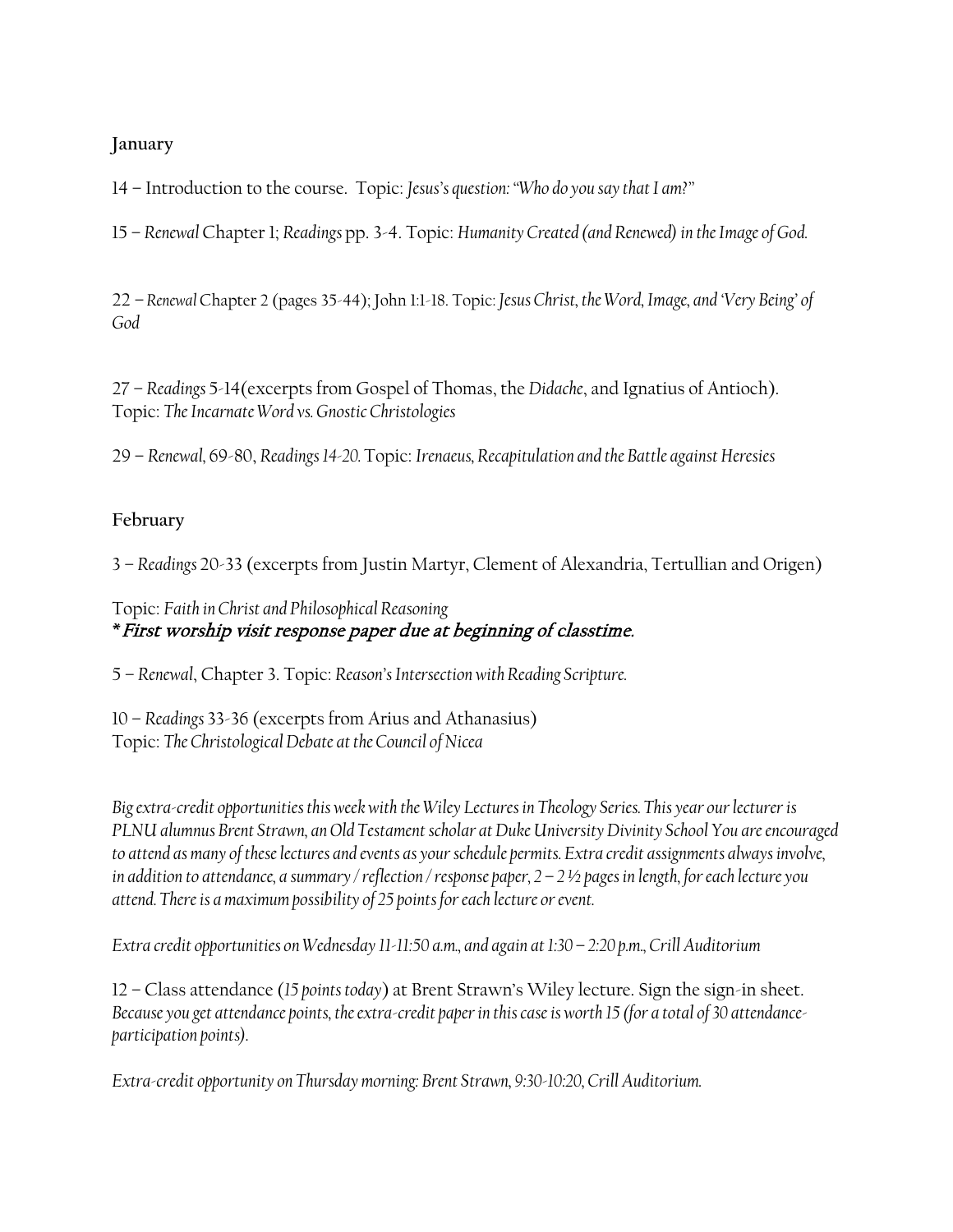*Extra credit opportunity on Friday morning, 8:30 – 9:20 a.m., Crill Auditorium– final Wiley lecture of 2019 series.Happy Valentine's Day!*

17 – *HCT* 62-72; *Renewal* 80-86; *Readings* 36-39 (excerpts from Apollinaris and Gregory of Nazianzus) Topic: *The Christological Debate at the Council of Constantinople*

19 – *Readings* 41-52 (excerpts from Gregory of Nazianzus, Basil of Caesarea and his older sister Macrina) Topic: *The Cappadocians' Critical Contributions*

24 – *Readings* 41-52 (excerpts from Gregory of Nazianzus, Basil of Caesarea and his older sister Macrina) Topic: *The Cappadocians' Critical Contributions*

26 – Jane Williams, *Humility* 1-33; *Readings* 52-62. Topic: *St. Augustine, the great Bishop of Hippo*

### **March**

2 – *Readings* 62-65; *Renewal* 44-49 Topic: *Augustine's Incredible Rule for Reading Scripture*

**4 – Mid-term examination.**

**Spring Break**

Significant extra-credit possibility: Visit the Timken Art Museum (it's free) at Balboa Park, study the Russian icon exhibit, and write a 1 ½ - 2 page reflection paper on your observations, handed in along with material evidence that you actually were there. Most particularly, please take note of the different ways in which Jesus is depicted through these icons. If you choose to do this, your paper **could** be worth up to 50 points of quiz extra credit if it is done well and handed in sometime during the period of March 16-23 – the period, roughly speaking, when we will be reading about, and discussing, the role of icons in Christian worship. You may fulfill this extra-credit assignment any other time during the semester as well – but for only up to 30 points of extra-credit.

16 – *Readings* 65-69; *Renewal* 86-92. Topic: *Maximus the Confessor and John of Damascus: Orthodox Champions*

18 – *Readings* 70-77. Topic: *Anselm and Abelard (and Heloise!)*

**March, cont'd**